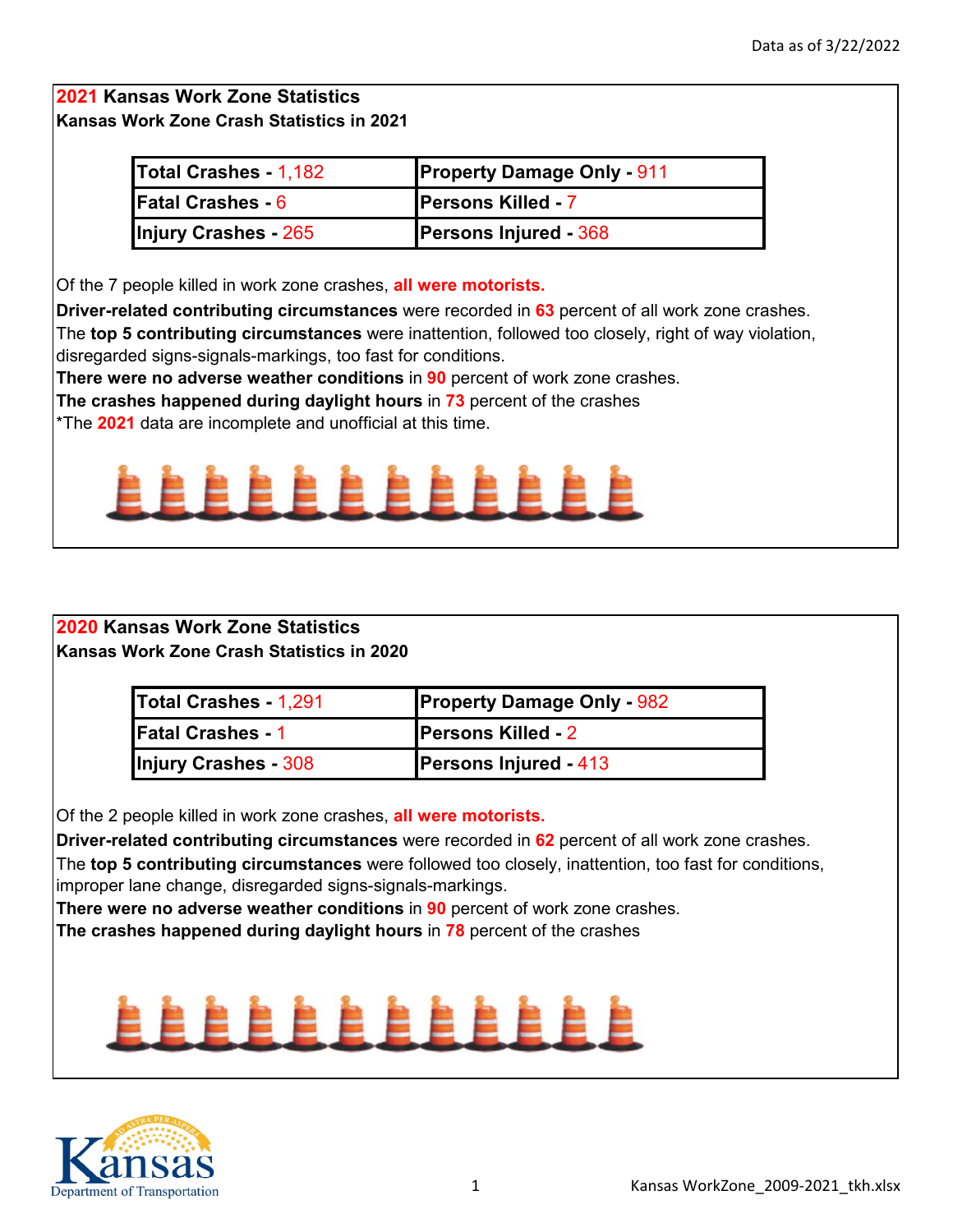| <b>Total Crashes - 1,431</b> | <b>Property Damage Only - 1,119</b> |
|------------------------------|-------------------------------------|
| <b>Fatal Crashes - 7</b>     | <b>Persons Killed - 7</b>           |
| <b>Injury Crashes - 305</b>  | <b>Persons Injured - 440</b>        |

Of the 7 people killed in work zone crashes, **all were motorists.**

**Driver-related contributing circumstances** were recorded in **67** percent of all work zone crashes.

The **top 5 contributing circumstances** were inattention, followed too closely, improper lane change, right of way violations, and too fast for conditions.

**There were no adverse weather conditions** in **90** percent of work zone crashes.

**The crashes happened during daylight hours** in **76** percent of the crashes



### **2018 Kansas Work Zone Statistics Kansas Work Zone Crash Statistics in 2018**

| <b>Total Crashes - 1,428</b> | <b>Property Damage Only - 1,122</b> |
|------------------------------|-------------------------------------|
| <b>Fatal Crashes - 4</b>     | <b>Persons Killed - 5</b>           |
| Injury Crashes - 302         | <b>Persons Injured - 404</b>        |

Of the **5** people killed in work zone crashes, **all were motorists.**

**Driver-related contributing circumstances** were recorded in **69** percent of all work zone crashes.

The **top 5 contributing circumstances** were inattention, followed too closely, improper lane change, right of way violations, and too fast for conditions.

**There were no adverse weather conditions** in **88** percent of work zone crashes.

**The crashes happened during daylight hours** in **79** percent of the crashes

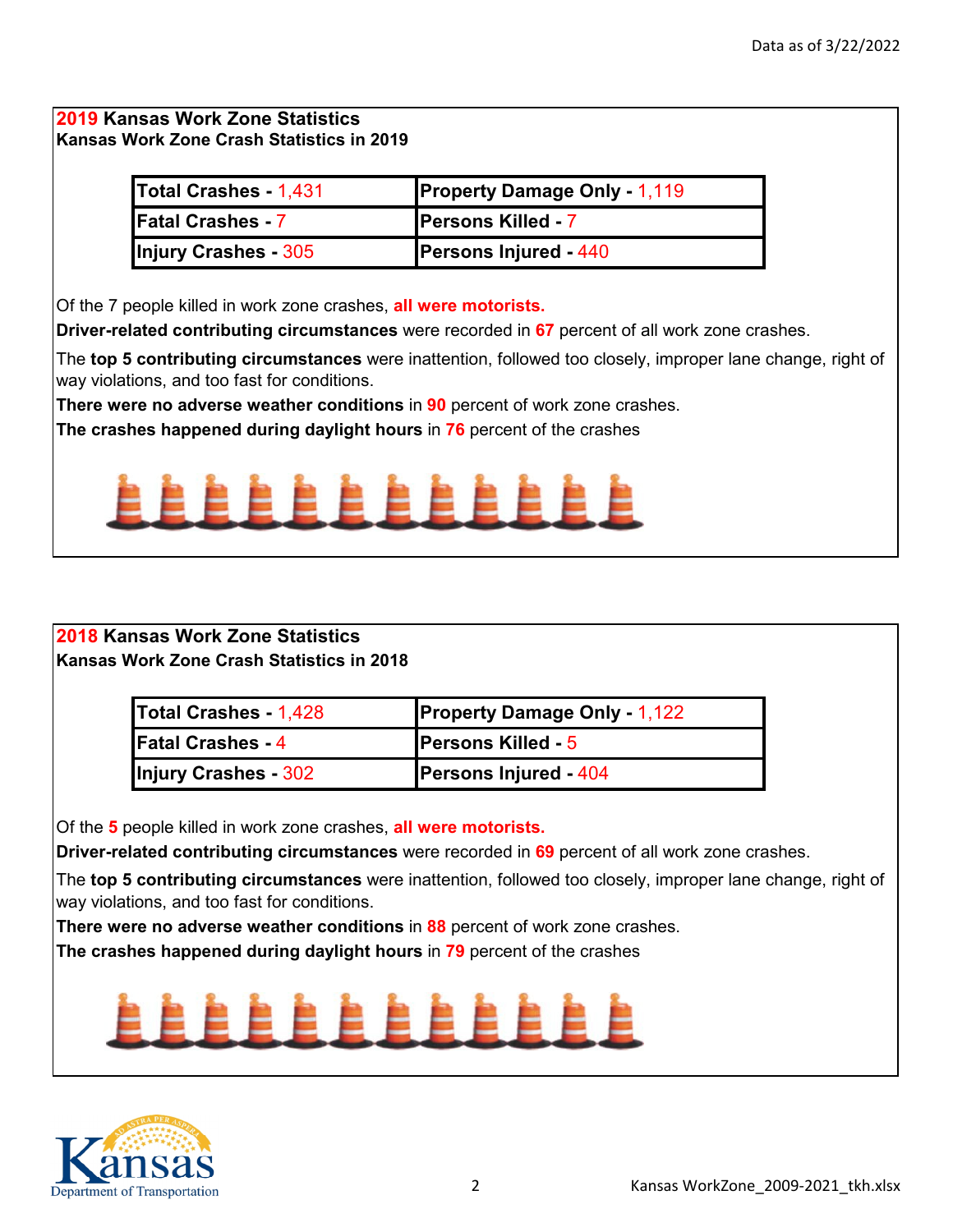| Total Crashes - 1,841    | <b>Property Damage Only - 1,458</b> |
|--------------------------|-------------------------------------|
| <b>Fatal Crashes - 8</b> | <b>Persons Killed - 12</b>          |
| Injury Crashes - 375     | <b>Persons Injured - 509</b>        |

Of the **12** people killed in work zone crashes, **10 were motorists and 2 were pedestrians**.

**Driver-related contributing circumstances** were recorded in **74** percent of all work zone crashes.

The **top 5 contributing circumstances** were inattention, followed too closely, right of way violation, improper lane change, and unknown.

**There were no adverse weather conditions** in **92** percent of work zone crashes.

**The crashes happened during daylight hours** in **80** percent of the crashes



### **2016 Kansas Work Zone Statistics Kansas Work Zone Crash Statistics in 2016**

| Total Crashes - 2,145       | <b>Property Damage Only - 1,645</b> |
|-----------------------------|-------------------------------------|
| <b>Fatal Crashes - 5</b>    | <b>Persons Killed - 5</b>           |
| <b>Injury Crashes - 495</b> | <b>Persons Injured - 706</b>        |

Of the **5** people killed in work zone crashes, **all were motorists**.

**Driver-related contributing circumstances** were recorded in **69** percent of all work zone crashes.

The **top 5 contributing circumstances** were followed too closely, inattention, too fast for conditions, improper lane change, and right of way violation.

**There were no adverse weather conditions** in **91** percent of work zone crashes.

**The crashes happened during daylight hours** in **76** percent of the crashes

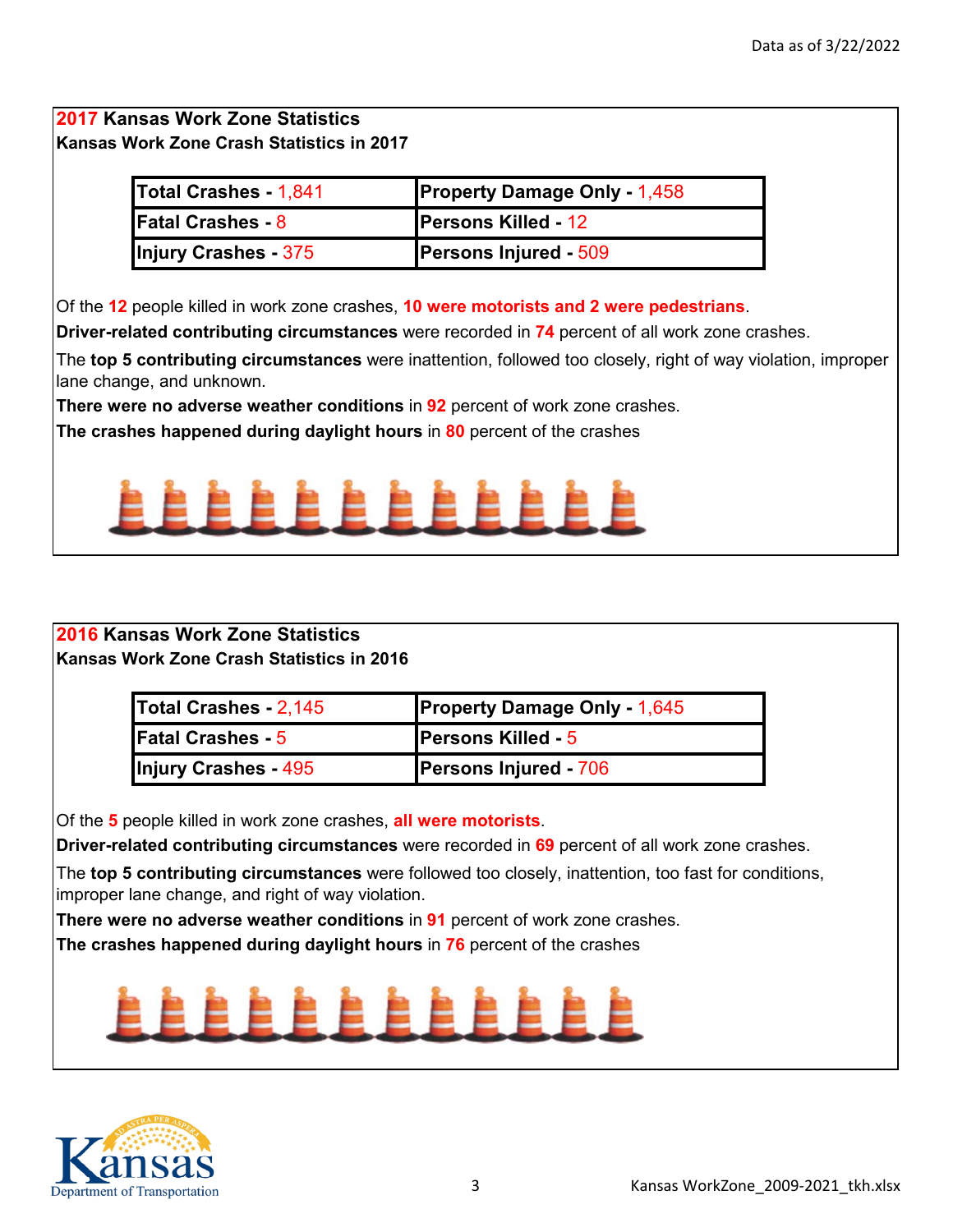| Total Crashes - 1,755    | <b>Property Damage Only - 1,391</b> |
|--------------------------|-------------------------------------|
| <b>Fatal Crashes - 4</b> | <b>Persons Killed - 4</b>           |
| Injury Crashes - 360     | <b>Persons Injured - 497</b>        |

Of the **4** people killed in work zone crashes, **all were motorists**.

**Driver-related contributing circumstances** were recorded in **72** percent of all work zone crashes.

The **top 5 contributing circumstances** were followed too closely, inattention, improper lane change, too fast for conditions, and right of way violation.

**There were no adverse weather conditions** in **88** percent of work zone crashes.

**The crashes happened during daylight hours** in **81** percent of the crashes



### **Kansas Work Zone Crash Statistics in 2014 2014 Kansas Work Zone Statistics**

| Total Crashes - 1,391    | <b>Property Damage Only - 1,074</b> |
|--------------------------|-------------------------------------|
| <b>Fatal Crashes - 7</b> | <b>Persons Killed - 7</b>           |
| Injury Crashes - 310     | <b>Persons Injured - 427</b>        |

Of the **7** people killed in work zone crashes, **6 were motorists and 1 pedestrian**.

**Driver-related contributing circumstances** were recorded in **62** percent of all work zone crashes.

The **top 5 contributing circumstances** were inattention, followed too closely, unknown, too fast for conditions, and improper lane change.

**There were no adverse weather conditions** in **89** percent of work zone crashes.

**The crashes happened during daylight hours** in **76** percent of the crashes

## . . . . . . .

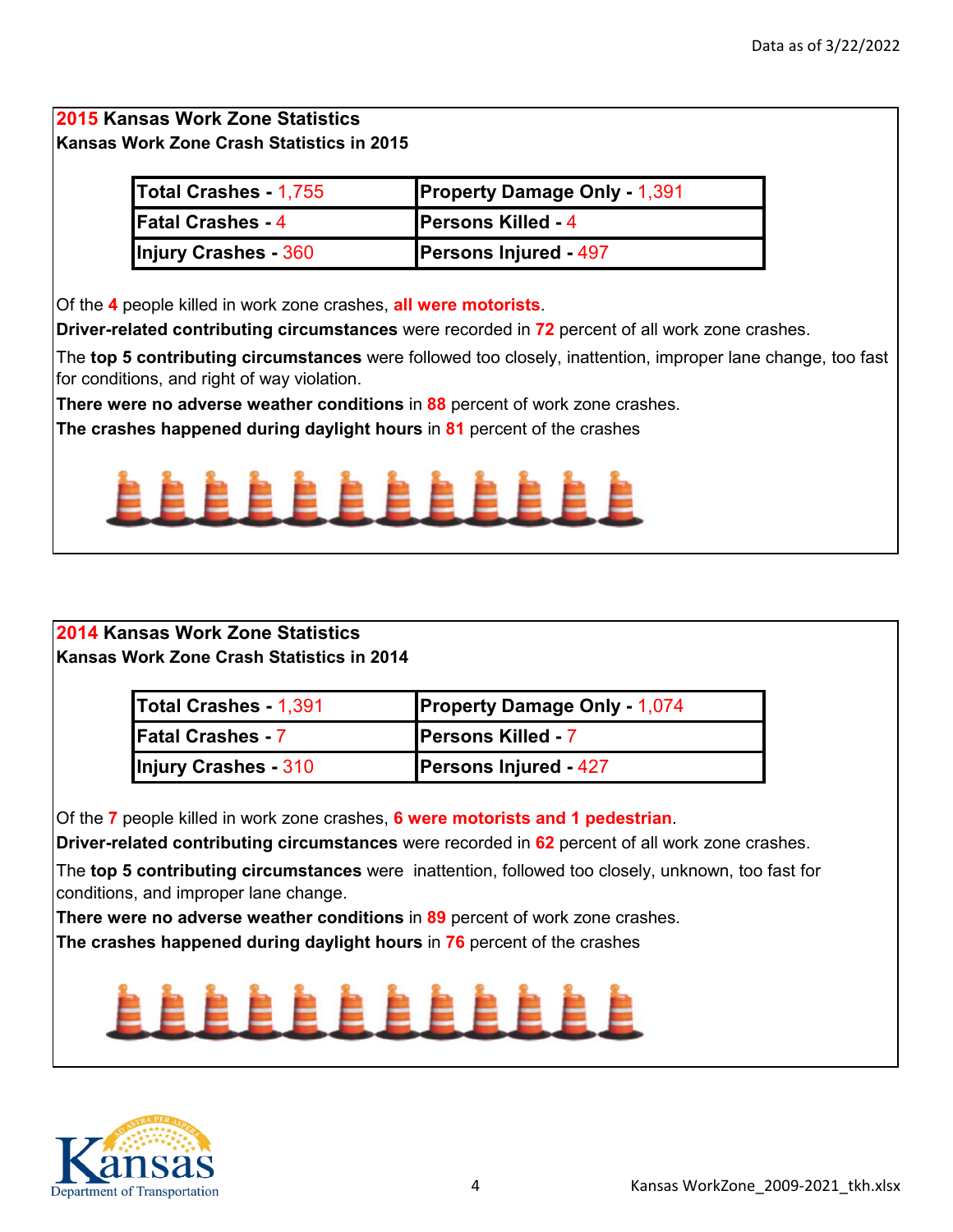| <b>Total Crashes - 1,156</b> | <b>Property Damage Only - 873</b> |
|------------------------------|-----------------------------------|
| <b>Fatal Crashes - 5</b>     | <b>Persons Killed - 6</b>         |
| Injury Crashes - 278         | <b>Persons Injured - 391</b>      |

Of the **6** people killed in work zone crashes, **all were motorists**.

**Driver-related contributing circumstances** were recorded in **76** percent of all work zone crashes.

The **top 5 contributing circumstances** were inattention, followed too closely, too fast for conditions, right of way violation, and disregarded signs-signals-markings.

**There were no adverse weather conditions** in **88** percent of work zone crashes.

**The crashes happened during daylight hours** in **75** percent of the crashes



### **2012 Kansas Work Zone Statistics Kansas Work Zone Crash Statistics in 2012**

| <b>Total Crashes - 1,806</b> | <b>Property Damage Only - 1,364</b> |
|------------------------------|-------------------------------------|
| <b>Fatal Crashes 7</b>       | <b>Persons Killed - 8</b>           |
| Injury Crashes - 435         | <b>Persons Injured - 637</b>        |

Of the **8** people killed in work zone crashes, **6 were motorists and 2 were pedestrians**.

**Driver-related contributing circumstances** were recorded in **76** percent of all work zone crashes.

The **top 5 contributing circumstances** were following too closely, inattention, too fast for conditions, right of way violation, and improper lane change.

**There were no adverse weather conditions** in **93** percent of work zone crashes.

**The crashes happened during daylight hours** in **80** percent of the crashes

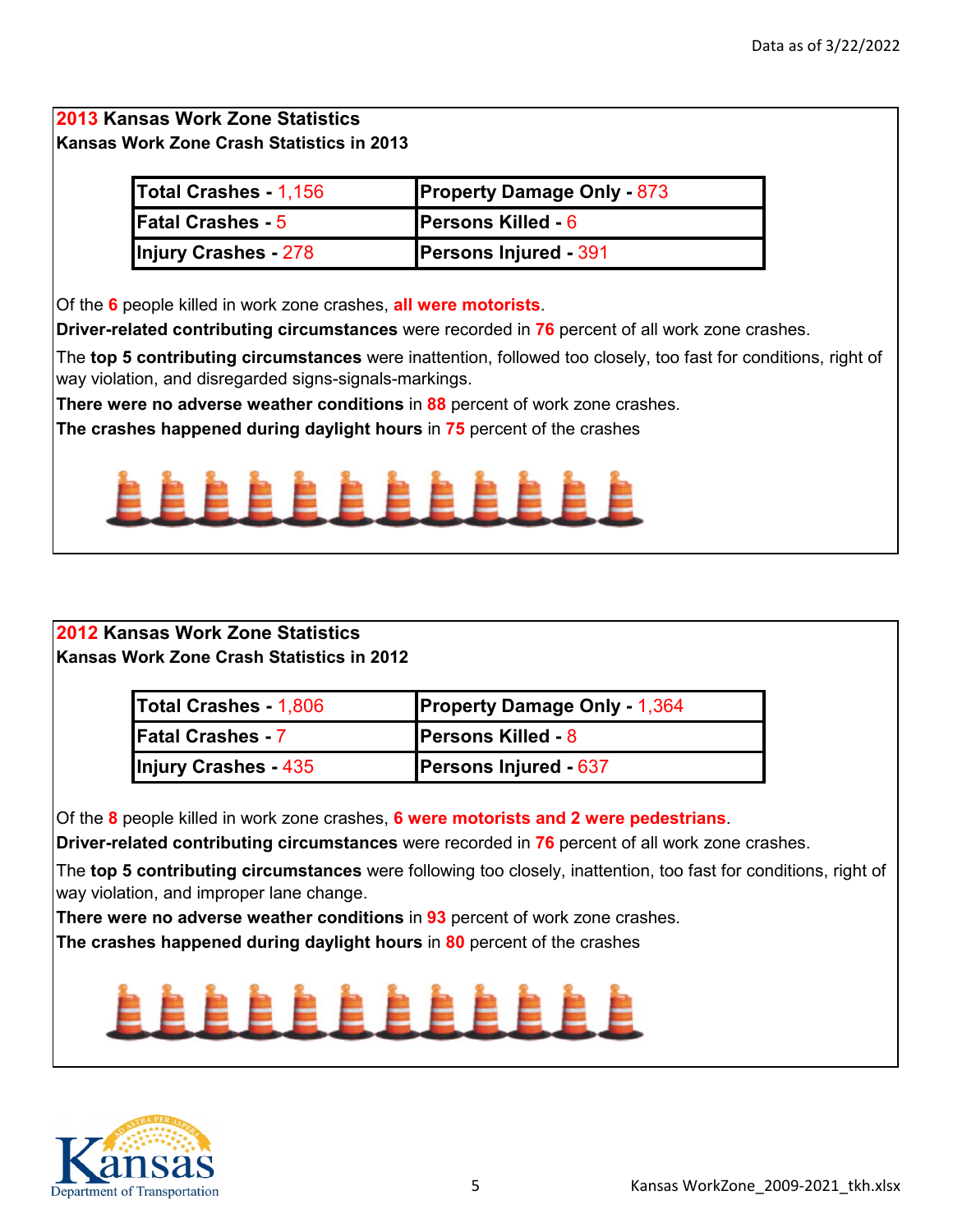## **Kansas Work Zone Crash Statistics in 2011 2011 Kansas Work Zone Statistics**

| Total Crashes - 1,649    | <b>Property Damage Only - 1,235</b> |
|--------------------------|-------------------------------------|
| <b>Fatal Crashes - 6</b> | <b>Persons Killed - 7</b>           |
| Injury Crashes - 405     | <b>Persons Injured - 575</b>        |

Of the **7** people killed in work zone crashes, **6 were motorists and 1 pedestrian**.

**Driver-related contributing circumstances** were recorded in **81** percent of all work zone crashes.

The **top 5 contributing circumstances** were inattention, followed too closely, too fast for conditions, right of way violation, and improper lane change.

**There were no adverse weather conditions** in **89** percent of work zone crashes.

**The crashes happened during daylight hours** in **75** percent of the crashes



### **2010 Kansas Work Zone Statistics Kansas Work Zone Crash Statistics in 2010**

| Total Crashes - 1,580    | <b>Property Damage Only - 1,154</b> |
|--------------------------|-------------------------------------|
| <b>Fatal Crashes - 4</b> | <b>Persons Killed - 4</b>           |
| Injury Crashes - 422     | <b>Persons Injured - 597</b>        |

Of the **4** people killed in work zone crashes, **all were motorists**.

**Driver-related contributing circumstances** were recorded in **80** percent of all work zone crashes.

The **top 5 contributing circumstances** were inattention, followed too closely, too fast for conditions, right of way violation, and improper lane change.

**There were no adverse weather conditions** in **86** percent of work zone crashes.

**The crashes happened during daylight hours** in **76** percent of the crashes

## . . . . . . .